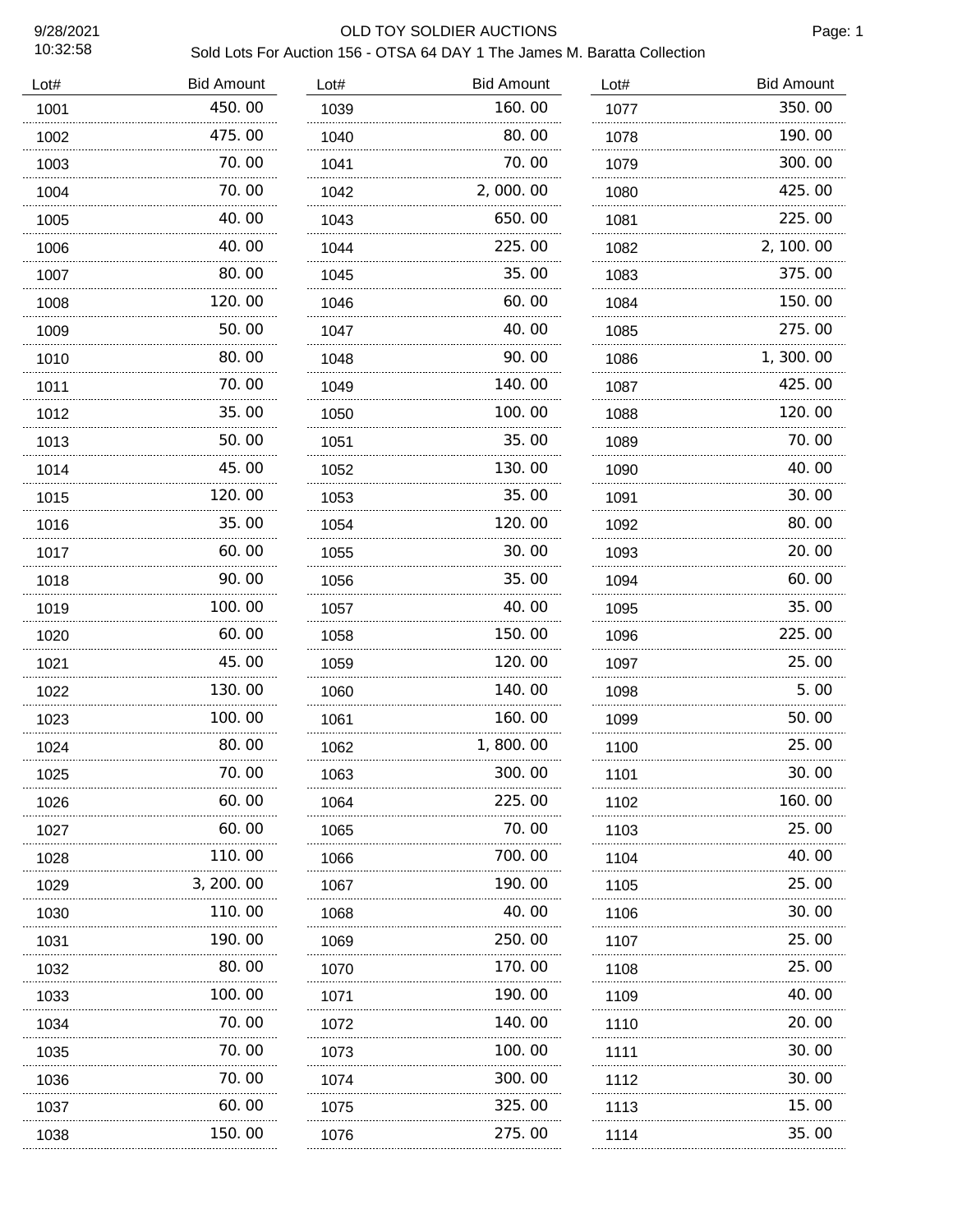10:32:58

### 9/28/2021 OLD TOY SOLDIER AUCTIONS

| Lot# | <b>Bid Amount</b> | Lot# | <b>Bid Amount</b> | Lot# | <b>Bid Amount</b> |
|------|-------------------|------|-------------------|------|-------------------|
| 1115 | 20.00             | 1153 | 70.00             | 1191 | 70.00             |
| 1116 | 50.00             | 1154 | 120.00            | 1192 | 30.00             |
| 1117 | 45.00             | 1155 | 90.00             | 1193 | 140.00            |
| 1118 | 40.00             | 1156 | 60.00             | 1194 | 120.00            |
| 1119 | 160.00            | 1157 | 180.00            | 1195 | 130.00            |
| 1120 | 35.00             | 1158 | 150.00            | 1196 | 90.00             |
| 1121 | 60.00             | 1159 | 120.00            | 1197 | 45.00             |
| 1122 | 35.00             | 1160 | 100.00            | 1198 | 100.00            |
| 1123 | 40.00             | 1161 | 30.00             | 1199 | 80.00             |
| 1124 | 25.00             | 1162 | 600.00            | 1200 | 400.00            |
| 1125 | 225.00<br>.       | 1163 | 45.00             | 1201 | 170.00            |
| 1126 | 100.00            | 1164 | 70.00             | 1202 | 30.00             |
| 1127 | 25.00             | 1165 | 90.00             | 1203 | 50.00             |
| 1128 | 30.00             | 1166 | 180.00            | 1204 | 45.00             |
| 1129 | 35.00             | 1167 | 350.00            | 1205 | 80.00             |
| 1130 | 35.00             | 1168 | 475.00            | 1206 | 130.00            |
| 1131 | 30.00             | 1169 | 45.00             | 1207 | 120.00            |
| 1132 | 225.00            | 1170 | 70.00             | 1208 | 30.00             |
| 1133 | 275.00            | 1171 | 35.00             | 1209 | 170.00            |
| 1134 | 140.00            | 1172 | 90.00             | 1210 | 45.00             |
| 1135 | 110.00            | 1173 | 100.00            | 1211 | 50.00             |
| 1136 | 20.00             | 1174 | 60.00             | 1212 | 45.00             |
| 1137 | 130.00            | 1175 | 130.00            | 1213 | 80.00             |
| 1138 | 250.00            | 1176 | 80.00             | 1214 | 100.00            |
| 1139 | 70.00             | 1177 | 150.00            | 1215 | 15.00             |
| 1140 | 60.00             | 1178 | 225.00            | 1216 | 15.00             |
| 1141 | 60.00             | 1179 | 50.00             | 1217 | 25.00             |
| 1142 | 160.00            | 1180 | 80.00             | 1218 | 15.00             |
| 1143 | 70.00             | 1181 | 45.00             | 1219 | 80.00             |
| 1144 | 80.00             | 1182 | 100. 00           | 1220 | 40.00             |
| 1145 | 60.00             | 1183 | 45.00             | 1221 | 25.00             |
| 1146 | 60.00             | 1184 | 60.00             | 1222 | 100.00            |
| 1147 | 90.00             | 1185 | 50.00             | 1223 | 60.00             |
| 1148 | 90.00             | 1186 | 70.00             | 1224 | 80.00             |
| 1149 | 600.00            | 1187 | 50.00             | 1225 | 150.00            |
| 1150 | 110.00            | 1188 | 170. 00           | 1226 | 30.00             |
| 1151 | 80.00             | 1189 | 80.00             | 1227 | 70.00             |
| 1152 | 100.00            | 1190 | 60. 00            | 1228 | 180.00            |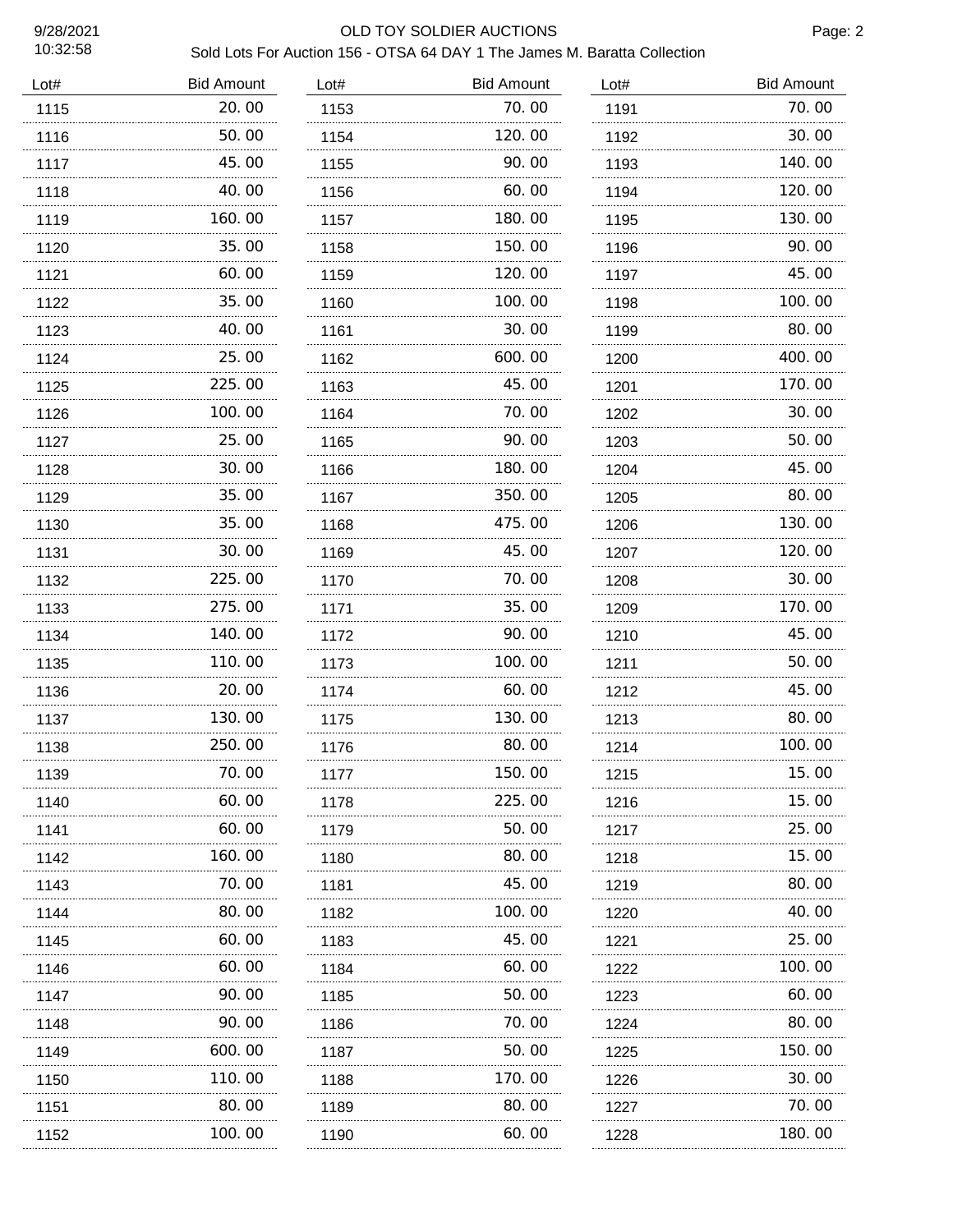10:32:58

### 9/28/2021 OLD TOY SOLDIER AUCTIONS

| Lot# | <b>Bid Amount</b> | Lot# | <b>Bid Amount</b> | Lot# | <b>Bid Amount</b> |
|------|-------------------|------|-------------------|------|-------------------|
| 1229 | 60.00             | 1267 | 60.00             | 1305 | 70.00             |
| 1230 | 325.00            | 1268 | 15.00             | 1306 | 15.00             |
| 1231 | 80.00             | 1269 | 45.00             | 1307 | 140.00            |
| 1232 | 140.00            | 1270 | 20. 00            | 1308 | 90.00             |
| 1233 | 160.00            | 1271 | 80.00             | 1309 | 60.00             |
| 1234 | 450.00            | 1272 | 30.00             | 1310 | 170.00            |
| 1235 | 160.00            | 1273 | 60.00             | 1311 | 40.00             |
| 1236 | 120.00            | 1274 | 25.00             | 1312 | 60.00             |
| 1237 | 60.00             | 1275 | 80.00             | 1313 | 60.00             |
| 1238 | 200.00            | 1276 | 80.00             | 1314 | 140.00            |
| 1239 | 140.00            | 1277 | 35.00             | 1315 | 180.00            |
| 1240 | 140.00            | 1278 | 90.00             | 1316 | 130.00            |
| 1241 | 190.00            | 1279 | 80.00             | 1317 | 850.00            |
| 1242 | 100.00            | 1280 | 20. 00            | 1318 | 130.00            |
| 1243 | 120.00            | 1281 | 20.00             | 1319 | 45.00             |
| 1244 | 225.00            | 1282 | 30.00             | 1320 | 100.00            |
| 1245 | 50.00             | 1283 | 25.00             | 1321 | 30.00             |
| 1246 | 150.00            | 1284 | 70.00             | 1322 | 60.00             |
| 1247 | 30.00             | 1285 | 45.00             | 1323 | 35.00             |
| 1248 | 325.00            | 1286 | 60.00             | 1324 | 70.00             |
| 1249 | 130.00            | 1287 | 60.00             | 1325 | 50.00             |
| 1250 | 25.00             | 1288 | 20.00             | 1326 | 130.00            |
| 1251 | 25.00             | 1289 | 45.00             | 1327 | 130.00            |
| 1252 | 35.00             | 1290 | 45.00             | 1328 | 130.00            |
| 1253 | 60. OO<br>.       | 1291 | 50. OO            | 1329 | 325. OO           |
| 1254 | 40. 00            | 1292 | 40. OO            | 1330 | 60.00             |
| 1255 | 40.00             | 1293 | 70.00             | 1331 | 15.00             |
| 1256 | 20.00             | 1294 | 60.00             | 1332 | 15.00             |
| 1257 | 25.00<br>.        | 1295 | 40.00             | 1333 | 50.00             |
| 1258 | 40.00             | 1296 | 20.00             | 1334 | 50.00             |
| 1259 | 35.00<br>.        | 1297 | 25.00             | 1335 | 30.00             |
| 1260 | 45.00             | 1298 | 30. OO            | 1336 | 250.00            |
| 1261 | 10. 00<br>.       | 1299 | 60. 00            | 1337 | 170. 00           |
| 1262 | 160. 00           | 1300 | 100. 00           | 1338 | 50.00             |
| 1263 | .<br>20.00        | 1301 | 40.00             | 1339 | 60.00             |
| 1264 | .<br>45.00        | 1302 | 45.00             | 1340 | 70.00             |
| 1265 | 45.00             | 1303 | 400.00            | 1341 | 425.00            |
| 1266 | 30.00             | 1304 | 150.00            | 1342 | 375.00            |
|      |                   |      |                   |      |                   |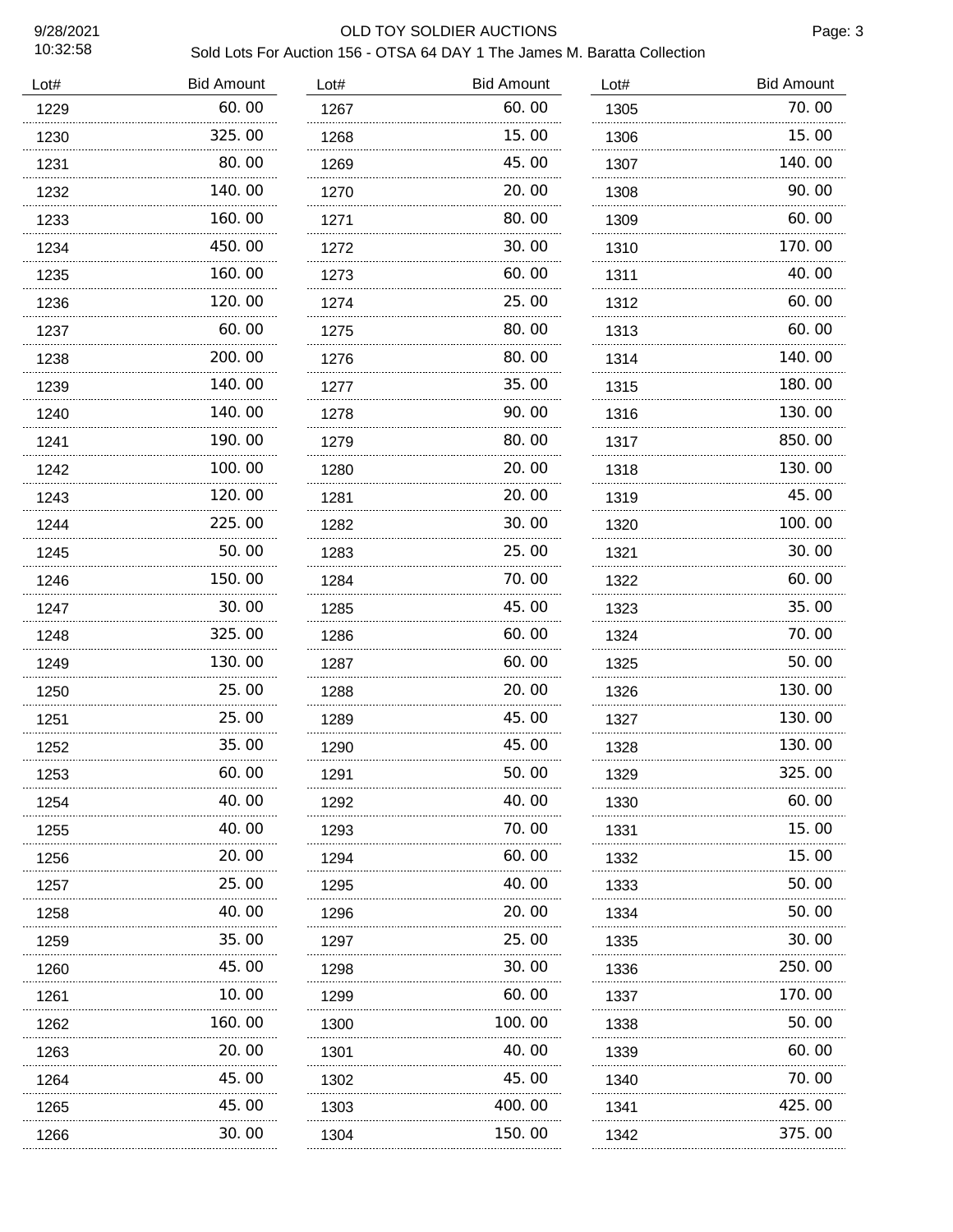| Lot# | <b>Bid Amount</b> |
|------|-------------------|
| 1343 | 375.00            |
| 1344 | 60.00             |
| 1345 | 350.00            |
| 1346 | 350.00            |
| 1347 | 350.00            |
| 1348 | 850.00            |
| 1349 | 650.00            |
| 1350 | 700.00            |
| 1351 | 190.00            |
| 1352 | 1,300.00          |
| 1353 | 2, 100.00         |
| 1354 | 850.00            |
| 1355 | 160.00            |
| 1356 | 1,400.00          |
| 1357 | 80.00             |
| 1358 | 100.00            |
| 1359 | 100.00            |
| 1360 | 80.00             |
| 1361 | 550.00            |
| 1362 | 650.00            |
| 1363 | 850.00            |
| 1364 | 900.00            |
| 1365 | 700.00            |
| 1366 | 650.00            |
| 1367 | 650.00            |
| 1368 | 550.00            |
| 1369 | 450.00            |
| 1370 | 750.00            |
| 1371 | 550.00            |
| 1372 | 2, 200. 00        |
|      |                   |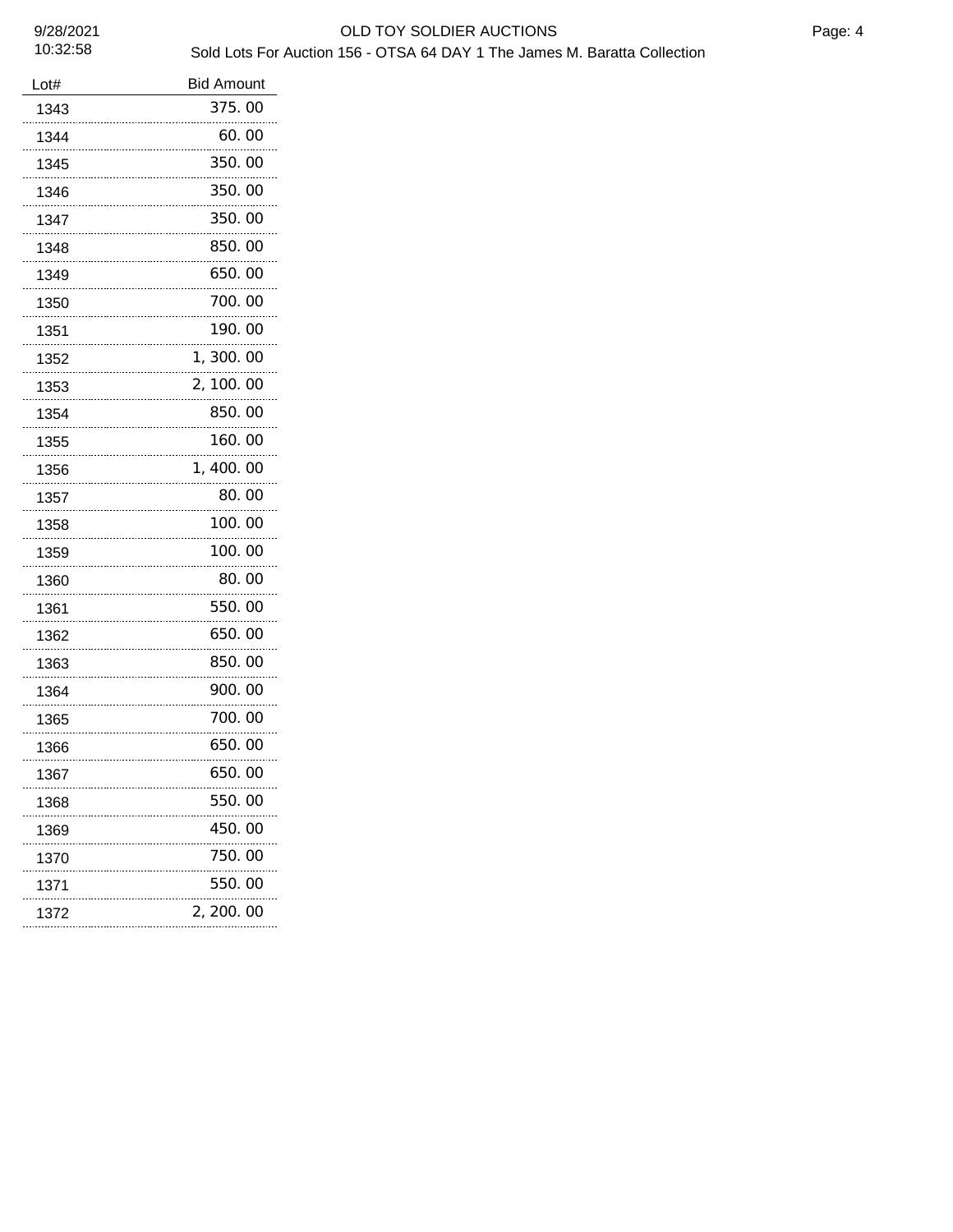### 9/28/2021 OLD TOY SOLDIER AUCTIONS

Page: 1

| Lot# | <b>Bid Amount</b> | Lot# | <b>Bid Amount</b> | Lot# | <b>Bid Amount</b> |
|------|-------------------|------|-------------------|------|-------------------|
| 2001 | 35.00             | 2039 | 20.00             | 2077 | 100.00            |
| 2002 | 45.00             | 2040 | 25.00             | 2078 | 80.00             |
| 2003 | 100.00            | 2041 | 160.00            | 2079 | 90.00             |
| 2004 | 10.00             | 2042 | 50.00             | 2080 | 45.00             |
| 2005 | 25.00             | 2043 | 50.00             | 2081 | 70.00             |
| 2006 | 50.00             | 2044 | 30.00             | 2082 | 80.00             |
| 2007 | 25.00             | 2045 | 30.00             | 2083 | 110.00            |
| 2008 | 250.00            | 2046 | 40.00             | 2084 | 150.00            |
| 2009 | 20.00             | 2047 | 25.00             | 2085 | 70.00             |
| 2010 | 160.00            | 2048 | 120.00            | 2086 | 50.00             |
| 2011 | 70.00             | 2049 | 35.00             | 2087 | 45.00             |
| 2012 | 130.00            | 2050 | 60.00             | 2088 | 35.00             |
| 2013 | 80.00             | 2051 | 5.00              | 2089 | 35.00             |
| 2014 | 30.00             | 2052 | 120.00            | 2090 | 50.00             |
| 2015 | 50.00             | 2053 | 30.00             | 2091 | 20.00             |
| 2016 | 70.00             | 2054 | 50.00             | 2092 | 25.00             |
| 2017 | 70. 00            | 2055 | 30. 00            | 2093 | 25.00             |
| 2018 | 110.00            | 2056 | 60.00             | 2094 | 50.00             |
| 2019 | 60. 00            | 2057 | 15. 00            | 2095 | 20.00             |
| 2020 | 70. 00            | 2058 | 160.00            | 2096 | 20.00             |
| 2021 | 60.00             | 2059 | 140.00            | 2097 | 50.00             |
| 2022 | 45.00             | 2060 | 25.00             | 2098 | 40.00             |
| 2023 | 25.00             | 2061 | 70.00             | 2099 | 25.00             |
| 2024 | 70.00             | 2062 | 80.00             | 2100 | 20.00             |
| 2025 | 60.00<br>.        | 2063 | 70.00             | 2101 | 25.00             |
| 2026 | 25.00             | 2064 | 70.00             | 2102 | 80.00             |
| 2027 | 25.00<br>.        | 2065 | 120.00            | 2103 | 90.00             |
| 2028 | 35.00             | 2066 | 120. 00           | 2104 | 60.00             |
| 2029 | 60.00             | 2067 | 20.00             | 2105 | 45. OO            |
| 2030 | 60.00             | 2068 | 60.00             | 2106 | 40. 00            |
| 2031 | 45.00             | 2069 | 100. 00           | 2107 | 30.00             |
| 2032 | 35.00             | 2070 | 60.00             | 2108 | 110.00            |
| 2033 | 60.00             | 2071 | 50.00             | 2109 | 45.00             |
| 2034 | 225.00            | 2072 | 50.00             | 2110 | 20.00             |
| 2035 | 30.00             | 2073 | 190.00            | 2111 | 35.00             |
| 2036 | 10.00             | 2074 | 180.00            | 2112 | 50.00             |
| 2037 | 40.00             | 2075 | 70.00             | 2113 | 25.00             |
| 2038 | 15.00             | 2076 | 80.00             | 2114 | 25.00             |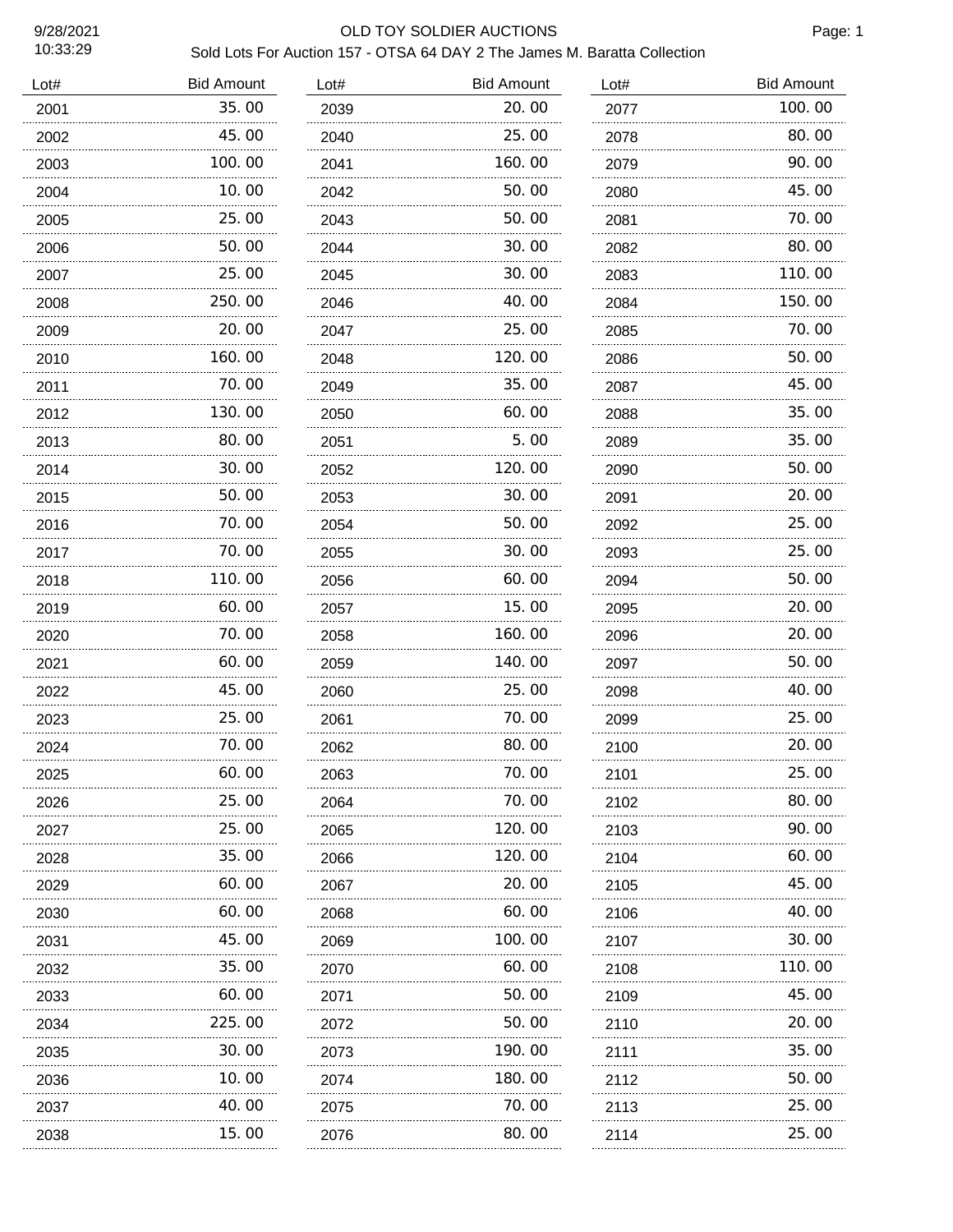### 9/28/2021 OLD TOY SOLDIER AUCTIONS

| <b>Bid Amount</b>    |
|----------------------|
| 30.00<br>2191        |
| 25.00<br>2192        |
| 130.00<br>2193       |
| 40.00<br>2194        |
| 20.00<br>2195        |
| 50.00<br>2196        |
| 70.00<br>2197        |
| 40.00<br>2198        |
| 35.00<br>2199        |
| 35.00<br>2200        |
| 60.00<br>2201        |
| 40.00<br>2202        |
| 60.00<br>2203        |
| 90.00<br>2204        |
| 40.00<br>2205        |
| 40.00<br>2206        |
| 130.00<br>2207       |
| 130.00<br>2208       |
| 30.00<br>2209        |
| 35.00<br>2210        |
| 110.00               |
| 40.00<br>2212        |
| 30.00<br>2213        |
| 30.00<br>2214        |
| 30.00<br>2215        |
| 100, 00<br>2216      |
| 25.00<br>2217        |
| 40.00<br>2218        |
| 50.00<br>2219        |
| 35.00<br>2220        |
| 90.00                |
| 120.00<br>2222       |
| 60.00<br>2223        |
| 30.00<br>2224        |
| 80.00<br>2225        |
| 35.00<br>2226        |
| 35.00                |
| 35.00<br>2228        |
| 2211<br>2221<br>2227 |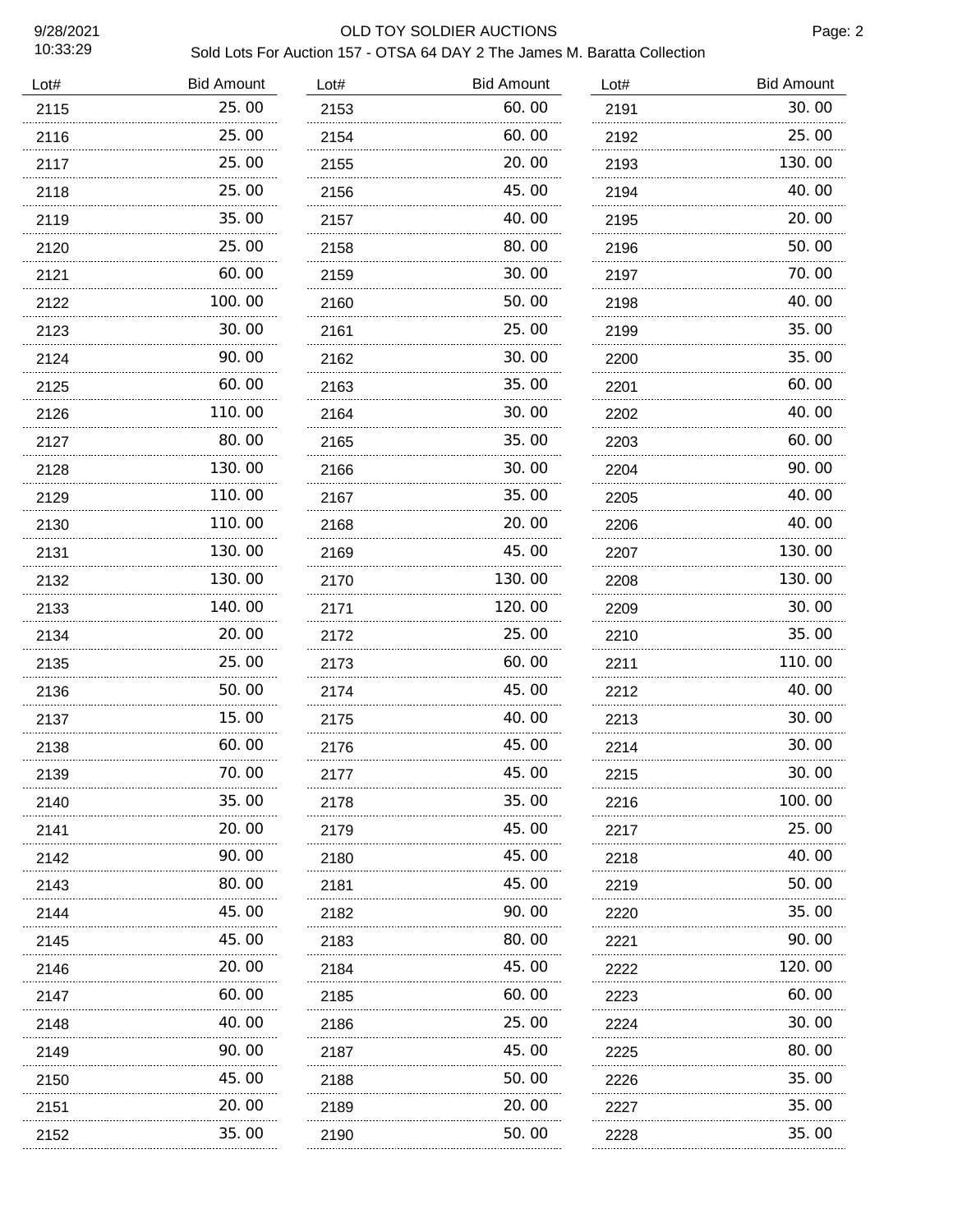### 9/28/2021 OLD TOY SOLDIER AUCTIONS

| Lot# | <b>Bid Amount</b> | Lot# | <b>Bid Amount</b> | Lot# | <b>Bid Amount</b> |
|------|-------------------|------|-------------------|------|-------------------|
| 2229 | 15.00             | 2267 | 140.00            | 2305 | 25.00             |
| 2230 | 60.00             | 2268 | 70.00             | 2306 | 90.00             |
| 2231 | 60.00             | 2269 | 160.00            | 2307 | 300.00            |
| 2232 | 50.00             | 2270 | 40.00             | 2308 | 70.00             |
| 2233 | 60.00             | 2271 | 15.00             | 2309 | 40.00             |
| 2234 | 110.00            | 2272 | 20.00             | 2310 | 60.00             |
| 2235 | 120.00            | 2273 | 80.00             | 2311 | 110.00            |
| 2236 | 160.00            | 2274 | 30.00             | 2312 | 45.00             |
| 2237 | 225.00            | 2275 | 25.00             | 2313 | 400.00            |
| 2238 | 15.00             | 2276 | 30.00             | 2314 | 1,000.00          |
| 2239 | 50.00             | 2277 | 20.00             | 2315 | 275.00            |
| 2240 | 15.00             | 2278 | 10.00             | 2316 | 200.00            |
| 2241 | 15.00             | 2279 | 25.00             | 2317 | 1,600.00          |
| 2242 | 45.00             | 2280 | 40.00             | 2318 | 375.00            |
| 2243 | 35.00             | 2281 | 35.00             | 2319 | 325.00            |
| 2244 | 110.00            | 2282 | 110.00            | 2320 | 60.00             |
| 2245 | 60.00             | 2283 | 225.00            | 2321 | 60.00             |
| 2246 | 50.00             | 2284 | 10.00             | 2322 | 35.00             |
| 2247 | 25.00             | 2285 | 25.00             | 2323 | 35.00             |
| 2248 | 50.00             | 2286 | 90.00             | 2324 | 80.00             |
| 2249 | 90.00             | 2287 | 90.00             | 2325 | 50.00             |
| 2250 | 70.00             | 2288 | 5.00              | 2326 | 70.00             |
| 2251 | 100.00            | 2289 | 90.00             | 2327 | 110.00            |
| 2252 | 70.00             | 2290 | 90.00             | 2328 | 20.00             |
| 2253 | 100. 00<br>.      | 2291 | 45. UU            | 2329 | 25.00             |
| 2254 | 100.00            | 2292 | 100.00            | 2330 | 700.00            |
| 2255 | 45.00             | 2293 | 140. 00           | 2331 | 70.00             |
| 2256 | 90.00             | 2294 | 140.00            | 2332 | 40.00             |
| 2257 | 100.00<br>.       | 2295 | 140. 00           | 2333 | 70. 00            |
| 2258 | 25.00             | 2296 | 140.00            | 2334 | 80.00             |
| 2259 | 50. 00            | 2297 | 90.00             | 2335 | 40.00             |
| 2260 | 90.00             | 2298 | 70.00             | 2336 | 150.00            |
| 2261 | 70.00<br>.        | 2299 | 90. OO            | 2337 | 130. 00           |
| 2262 | 20. 00            | 2300 | 70.00             | 2338 | 40.00             |
| 2263 | 90.00             | 2301 | 80.00             | 2339 | 20.00             |
| 2264 | 60.00             | 2302 | 80.00             | 2340 | 35.00             |
| 2265 | 25.00             | 2303 | 35.00             | 2341 | 70.00             |
| 2266 | 70. 00            | 2304 | 35.00             | 2342 | 70.00             |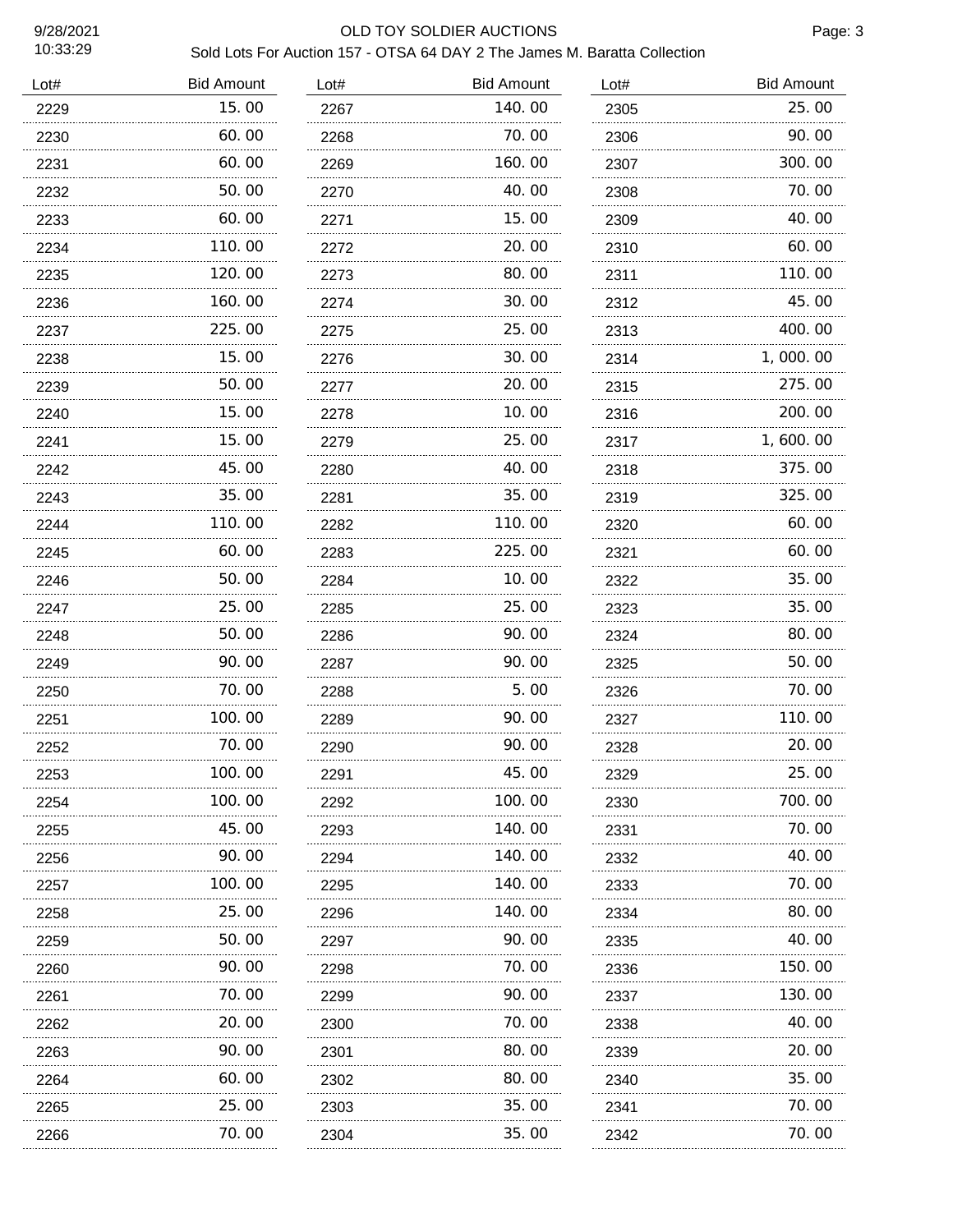### 9/28/2021 OLD TOY SOLDIER AUCTIONS

| Lot# | <b>Bid Amount</b> | Lot# | <b>Bid Amount</b> | Lot#      | <b>Bid Amount</b> |
|------|-------------------|------|-------------------|-----------|-------------------|
| 2343 | 100.00            | 2381 | 50.00             | 2419      | 170.00            |
| 2344 | 15.00             | 2382 | 100.00            | 2420      | 250.00            |
| 2345 | 50.00             | 2383 | 425.00            | 2421      | 170.00            |
| 2346 | 70.00             | 2384 | 400.00            | 2422      | 80.00             |
| 2347 | 60.00             | 2385 | 425.00            | 2423      | 90.00             |
| 2348 | 60.00             | 2386 | 500.00            | 2424      | 110.00            |
| 2349 | 90.00             | 2387 | 140.00            | 2425      | 160.00            |
| 2350 | 70. 00            | 2388 | 90.00             | 2426      | 225.00            |
| 2351 | 90.00             | 2389 | 500.00            | 2427      | 80.00             |
| 2352 | 70.00             | 2390 | 70.00             | 2428      | 70.00             |
| 2353 | 20.00             | 2391 | 550.00            | 2429      | 325.00            |
| 2354 | 30.00             | 2392 | 350.00            | 2430      | 250.00            |
| 2355 | 5.00              | 2393 | 170.00            | 2431      | 20.00             |
| 2356 | 25.00             | 2394 | 100.00            | 2432      | 225.00            |
| 2357 | 25.00             | 2395 | 70.00             | 2433      | 325.00            |
| 2358 | 170.00            | 2396 | 170.00            | 2434      | 300.00            |
| 2359 | 70.00             | 2397 | 225.00            | 2435      | 375.00            |
| 2360 | 90.00             | 2398 | 225.00            | 2436      | 300.00            |
| 2361 | 45.00             | 2399 | 60.00             | 2437<br>. | 190.00            |
| 2362 | 100.00            | 2400 | 90.00             | 2438      | 275.00            |
| 2363 | 25.00             | 2401 | 45.00             | 2439      | 275.00            |
| 2364 | 40.00             | 2402 | 80.00             | 2440      | 300.00            |
| 2365 | 110.00            | 2403 | 400.00            | 2441      | 350.00            |
| 2366 | 35.00             | 2404 | 70.00             | 2442      | 350.00            |
| 2367 | 60.00             | 2405 | 275.00            | 2443      | 350.00            |
| 2368 | 60.00             | 2406 | 130. 00           | 2444      | 110. 00           |
| 2369 | 200. 00           | 2407 | 90.00             | 2445      | 80.00             |
| 2370 | 110.00            | 2408 | 80.00             | 2446      | 70. 00            |
| 2371 | 100. 00           | 2409 | 140. 00           | 2447      | 80.00             |
| 2372 | 90. 00            | 2410 | 45.00             | 2448      | 50.00             |
| 2373 | 120. 00           | 2411 | 120.00            | 2449      | 150. 00           |
| 2374 | 300. 00           | 2412 | 140.00            | 2450      | 650.00            |
| 2375 | 90. 00            | 2413 | 250.00            | 2451      | 150.00            |
| 2376 | 130. 00           | 2414 | 170.00            | 2452      | 300.00            |
| 2377 | 140. 00           | 2415 | 140.00            | 2453      | 1, 400. 00        |
| 2378 | 70.00             | 2416 | 100.00            | 2454      | 225.00            |
| 2379 | 70.00             | 2417 | 300.00            | 2455      | 150.00            |
| 2380 | 50.00             | 2418 | 50.00             | 2456      | 90.00             |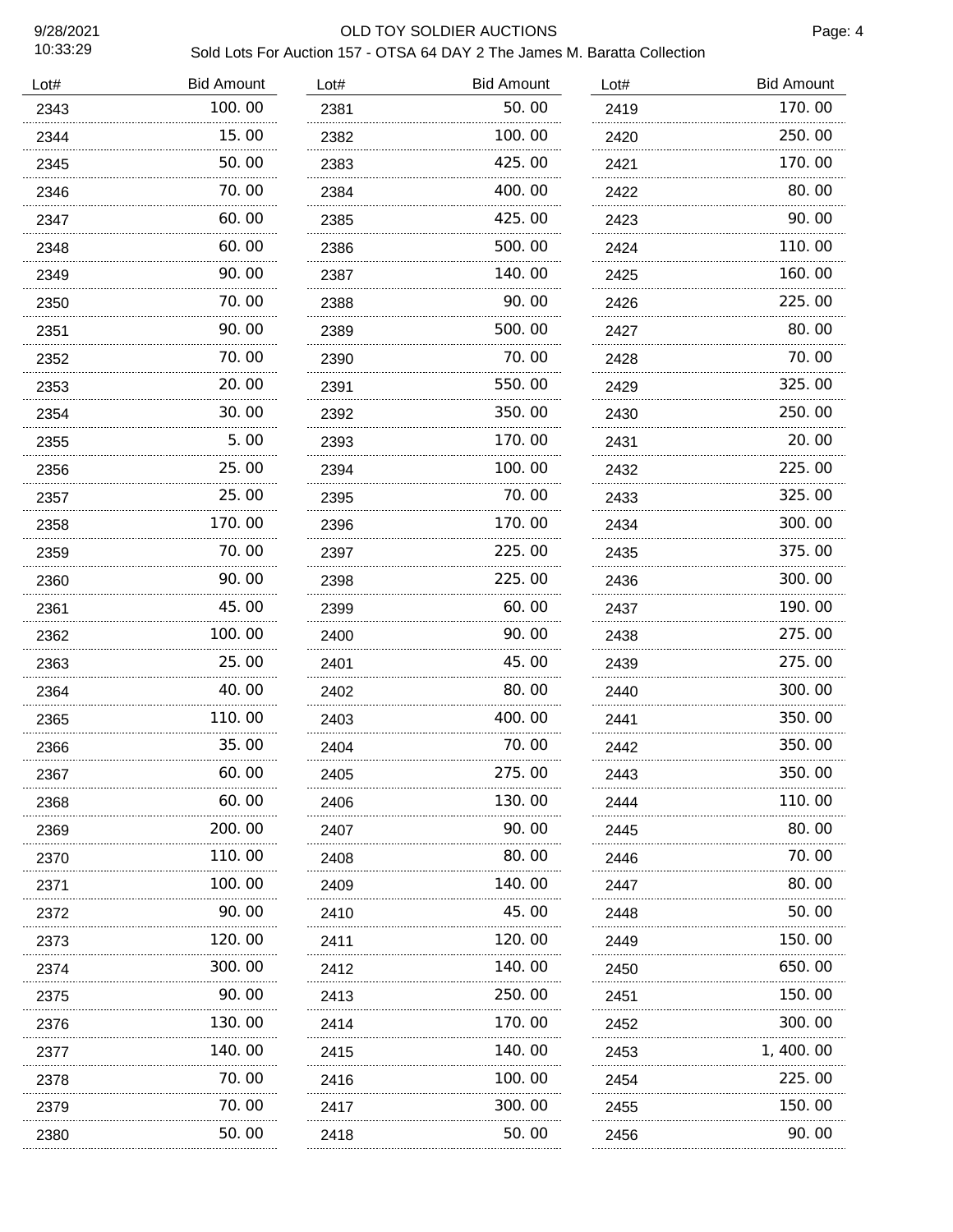### 9/28/2021 OLD TOY SOLDIER AUCTIONS

| Lot# | <b>Bid Amount</b> | Lot# | <b>Bid Amount</b> | Lot# | <b>Bid Amount</b> |
|------|-------------------|------|-------------------|------|-------------------|
| 2457 | 100.00            | 2495 | 160.00            | 2533 | 375.00            |
| 2458 | 160.00            | 2496 | 450.00            | 2534 | 325.00            |
| 2459 | 375.00<br>.       | 2497 | 200.00            | 2535 | 180.00            |
| 2460 | 45.00             | 2498 | 275.00            | 2536 | 225.00            |
| 2461 | 190. 00           | 2499 | 190.00            | 2537 | 350.00            |
| 2462 | 90.00             | 2500 | 250.00            | 2538 | 350.00            |
| 2463 | 70.00             | 2501 | 375.00            | 2539 | 325.00            |
| 2464 | 750.00            | 2502 | 300.00            | 2540 | 375.00            |
| 2465 | 40.00<br>.        | 2503 | 180.00            | 2541 | 200.00            |
| 2466 | 900. 00           | 2504 | 325.00            | 2542 | 180.00            |
| 2467 | 375.00            | 2505 | 170.00            | 2543 | 130.00            |
| 2468 | 225.00            | 2506 | 200, 00           | 2544 | 275.00            |
| 2469 | 170.00            | 2507 | 150.00            | 2545 | 180.00            |
| 2470 | 100.00            | 2508 | 100.00            | 2546 | 250.00            |
| 2471 | 325.00            | 2509 | 50.00             | 2547 | 190.00            |
| 2472 | 1, 400. 00        | 2510 | 100.00            | 2548 | 170.00            |
| 2473 | 750.00            | 2511 | 90.00             | 2549 | 450.00            |
| 2474 | 275.00            | 2512 | 110.00            | 2550 | 190.00            |
| 2475 | 600.00            | 2513 | 110.00            | 2551 | 150.00            |
| 2476 | 550.00            | 2514 | 90.00             | 2552 | 350.00            |
| 2477 | 550.00            | 2515 | 250.00            | 2553 | 375.00            |
| 2478 | 100.00            | 2516 | 130.00            | 2554 | 250.00            |
| 2479 | 550.00            | 2517 | 40.00             | 2555 | 60.00             |
| 2480 | 250.00            | 2518 | 600.00            | 2556 | 110.00            |
| 2481 | 130.00            | 2519 | 850.00            | 2557 | 850.00            |
| 2482 | 180.00            | 2520 | 180. 00           | 2558 | 70. 00            |
| 2483 | 170.00            | 2521 | 600.00            | 2559 | 475.00            |
| 2484 | 500.00            | 2522 | 475.00            | 2560 | 300. 00           |
| 2485 | 325.00            | 2523 | 700.00            | 2561 | 60.00             |
| 2486 | 90.00             | 2524 | 1, 100. 00        | 2562 | 35.00             |
| 2487 | 225.00            | 2525 | 400.00            | 2563 | 375.00            |
| 2488 | 475.00            | 2526 | 475.00            | 2564 | 275.00            |
| 2489 | 300.00            | 2527 | 275.00            | 2565 | 190.00            |
| 2490 | 475.00            | 2528 | 375.00            | 2566 | 750.00            |
| 2491 | 225.00            | 2529 | 120.00            | 2567 | 20.00             |
| 2492 | 180.00            | 2530 | 140. 00           | 2568 | 5.00              |
| 2493 | 60.00             | 2531 | 300.00            | 2569 | 40.00             |
| 2494 | 50.00             | 2532 | 275.00            | 2570 | 60.00             |